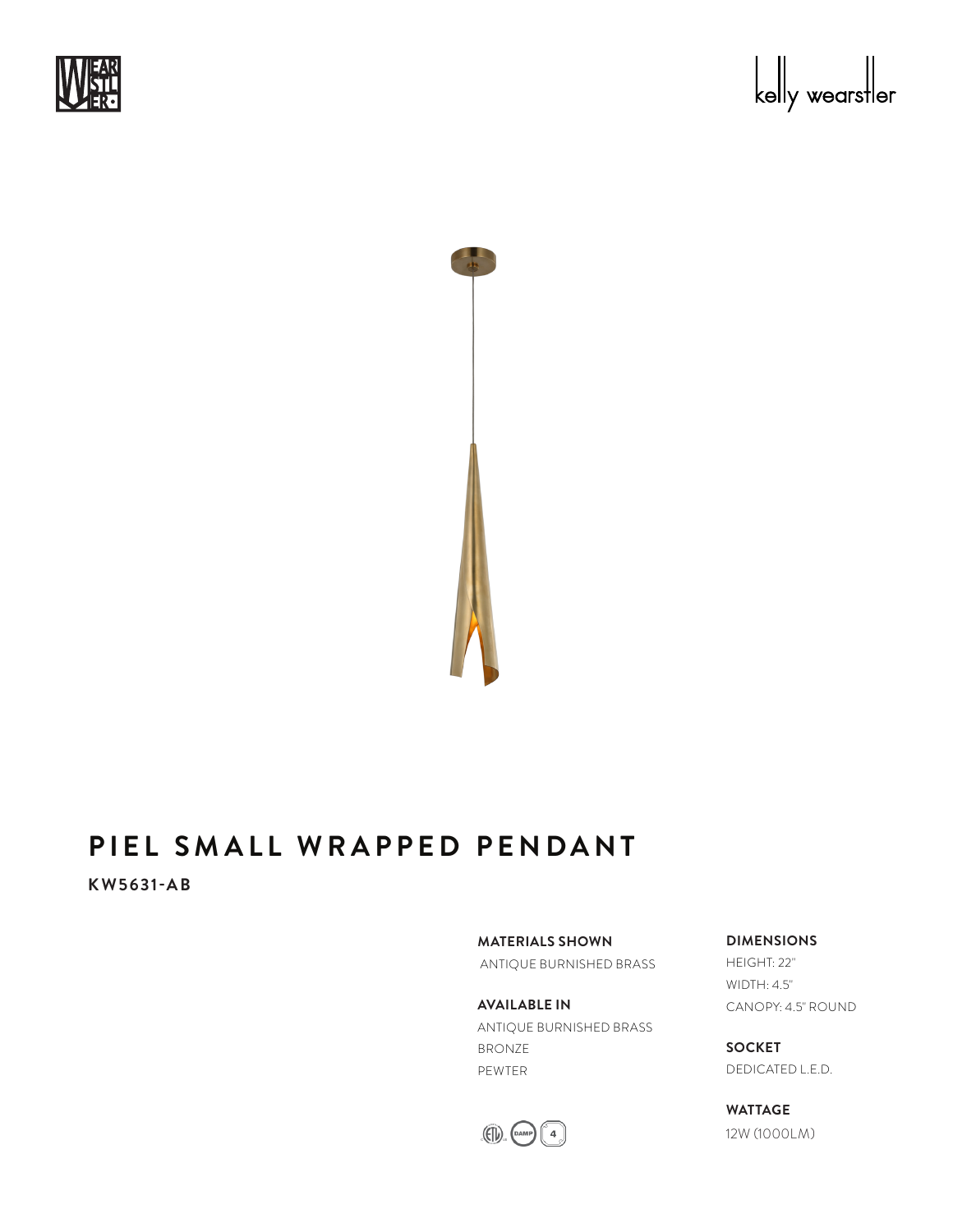





## **PIEL SMALL WRAPPED PENDANT**

**KW5631-BZ**

**MATERIALS SHOWN** BRONZE

**AVAILABLE IN** ANTIQUE BURNISHED BRASS BRONZE PEWTER



**SOCKET** DEDICATED L.E.D.

**WATTAGE** 12W (1000LM)